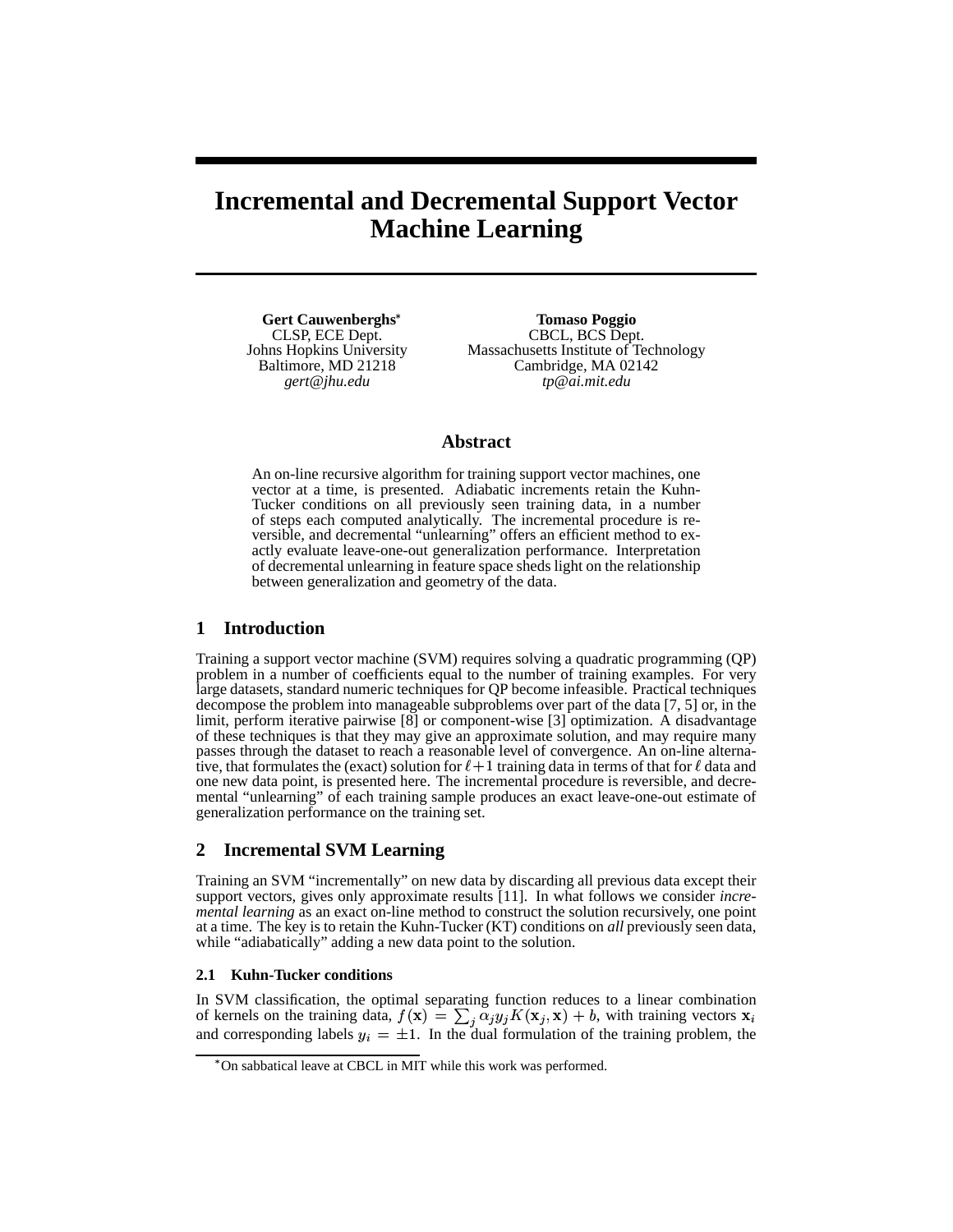

Figure 1: Soft-margin classification SVM training.

coefficients  $\alpha_i$  are obtained by minimizing a convex quadratic objective function under constraints [12]

$$
\min_{0 \le \alpha_i \le C} : W = \frac{1}{2} \sum_{i,j} \alpha_i Q_{ij} \alpha_j - \sum_i \alpha_i + b \sum_i y_i \alpha_i \tag{1}
$$

with Lagrange multiplier (and offset)  $b$ , and with symmetric positive definite kernel matrix  $Q_{ij} = y_i y_j K(\mathbf{x}_i, \mathbf{x}_j)$ . The first-order conditions on W reduce to the *Kuhn-Tucker* (KT) conditions:

$$
g_i = \frac{\partial W}{\partial \alpha_i} = \sum_j Q_{ij} \alpha_j + y_i b - 1 = y_i f(\mathbf{x}_i) - 1 \begin{cases} \geq 0; & \alpha_i = 0 \\ = 0; & 0 < \alpha_i < C \\ \leq 0; & \alpha_i = C \end{cases}
$$
 (2)

$$
\frac{\partial W}{\partial b} = \sum_{j} y_j \alpha_j = 0 \tag{3}
$$

which partition the training data D and corresponding coefficients  $\{\alpha_i, b\}$ ,  $i = 1, \dots l$ , in three categories as illustrated in Figure 1 [9]: the set  $S$  of *margin support vectors* strictly on the margin  $(y_i f(\mathbf{x}_i) = 1)$ , the set E of *error support vectors* exceeding the margin (not necessarily misclassified), and the remaining set  $R$  of (ignored) vectors within the margin.

### **2.2 Adiabatic increments**

The margin vector coefficients change value during each incremental step to keep all elements in *D* in *equilibrium*, *i.e.*, keep their KT conditions satisfied. In particular, the KT conditions are expressed differentially as: <sup>I</sup>

$$
\Delta g_i = Q_{ic} \Delta \alpha_c + \sum_{j \in S} Q_{ij} \Delta \alpha_j + y_i \Delta b, \qquad \forall i \in D \cup \{c\} \tag{4}
$$

$$
0 = y_c \Delta \alpha_c + \sum_{j \in S} y_j \Delta \alpha_j \tag{5}
$$

where  $\alpha_c$  is the coefficient being incremented, initially zero, of a "candidate" vector outside where  $\alpha_c$  is the coefficient being incremented, initially zero, of a "candidate" vector outside <br>*D*. Since  $g_i \equiv 0$  for the margin vector working set  $S = \{s_1, \dots s_{\ell_S}\}\)$ , the changes in coefficients must satisfy

$$
Q \cdot \begin{bmatrix} \Delta b \\ \Delta \alpha_{s_1} \\ \vdots \\ \Delta \alpha_{s_{\ell_S}} \end{bmatrix} = - \begin{bmatrix} y_c \\ Q_{s_1c} \\ \vdots \\ Q_{s_{\ell_S}c} \end{bmatrix} \Delta \alpha_c \tag{6}
$$
  
with symmetric but not positive-definite Jacobian Q:

$$
Q = \left[ \begin{array}{cccc} 0 & y_{s_1} & \cdots & y_{s_{\ell_S}} \\ y_{s_1} & Q_{s_1 s_1} & \cdots & Q_{s_1 s_{\ell_S}} \\ \vdots & \vdots & \ddots & \vdots \\ y_{s_{\ell_S}} & Q_{s_{\ell_S} s_1} & \cdots & Q_{s_{\ell_S} s_{\ell_S}} \end{array} \right].
$$
 (7)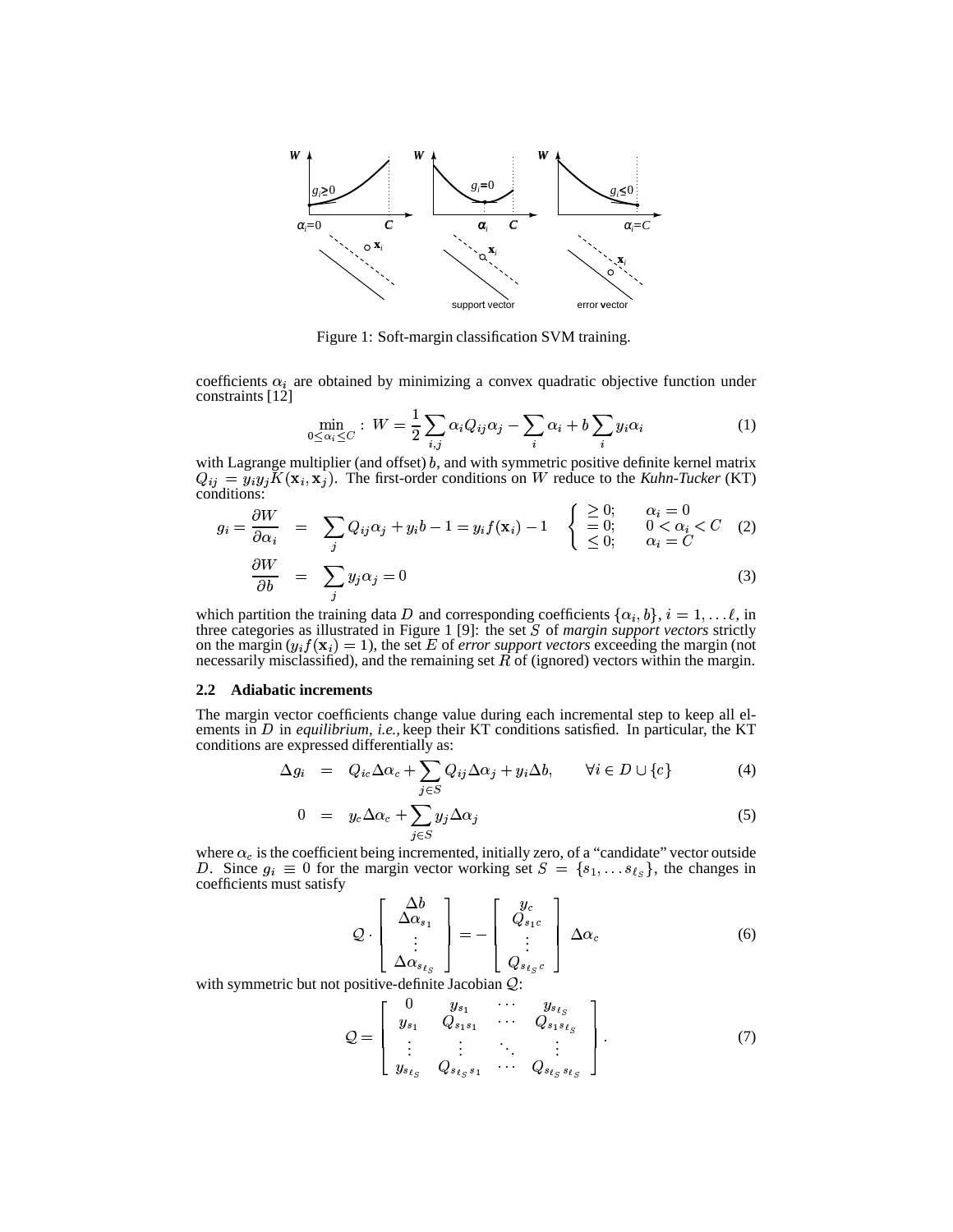Thus, in equilibrium

$$
\Delta b = \beta \Delta \alpha_c \tag{8}
$$

$$
\Delta \alpha_j = \beta_j \Delta \alpha_c, \qquad \forall j \in D \tag{9}
$$

with *coefficient sensitivities* given by

$$
\begin{bmatrix}\n\beta \\
\beta_{s_1} \\
\vdots \\
\beta_{s_{t_S}}\n\end{bmatrix} = -\mathcal{R} \cdot \begin{bmatrix}\ny_c \\
Q_{s_1c} \\
\vdots \\
Q_{s_{t_S}c}\n\end{bmatrix}
$$
\n(10)  
\nwhere  $\mathcal{R} = \mathcal{Q}^{-1}$ , and  $\beta_j \equiv 0$  for all *j* outside *S*. Substituted in (4), the margins change

according to:

$$
\Delta g_i = \gamma_i \Delta \alpha_c, \qquad \forall i \in D \cup \{c\} \tag{11}
$$

with *margin sensitivities*

$$
\gamma_i = Q_{ic} + \sum_{j \in S} Q_{ij} \beta_j + y_i \beta, \qquad \forall i \notin S \tag{12}
$$

and  $\gamma_i \equiv 0$  for all *i* in S.

#### 2.3 Bookkeeping: upper limit on increment  $\Delta\alpha_c$

It has been tacitly assumed above that  $\Delta\alpha_c$  is small enough so that no element of  $D$  moves It has been tacitly assumed above that  $\Delta \alpha_c$  is small enough so that no element of D moves across S, E and/or R in the process. Since the  $\alpha_j$  and  $g_i$  change with  $\alpha_c$  through (9) and (11), some bookkeeping is required to check each of the following conditions, and determine the largest possible increment  $\Delta \alpha_c$  accordingly:

- 1.  $g_c \leq 0$ , with equality when *c* joins *S*;
- 2.  $\alpha_c \leq C$ , with equality when *c* joins *E*;
- 3.  $0 \le \alpha_i \le C, \forall j \in S$ , with equality 0 when j transfers from S to R, and equality C when j transfers from  $S$  to  $E$ ;
- 4.  $g_i \leq 0$ ,  $\forall i \in E$ , with equality when *i* transfers from *E* to *S*;
- 5.  $g_i \geq 0$ ,  $\forall i \in R$ , with equality when *i* transfers from *R* to *S*.

#### **2.4 Recursive magic:**  $R$  **updates**

To add candidate c to the working margin vector set  $S$ ,  $R$  is expanded as:

$$
\mathcal{R} \leftarrow \left[\begin{array}{ccc} & 0 \\ \mathcal{R} & \vdots \\ 0 & 0 & 0 \end{array}\right] + \frac{1}{\gamma_c} \left[\begin{array}{c} \beta \\ \beta_{s_1} \\ \vdots \\ \beta_{s_\ell} \end{array}\right] \cdot [\beta, \beta_{s_1} \cdots \beta_{s_\ell} , 1] \tag{13}
$$

The same formula applies to add *any* vector (not necessarily the candidate)  $c$  to  $S$ , with parameters  $\beta$ ,  $\beta_i$  and  $\gamma_c$  calculated as (10) and (12).

The expansion of R, as incremental learning itself, is reversible. To remove a margin vector<br>  $k$  from S, R is contracted as:<br>  $R_{ij} \leftarrow R_{ij} - R_{kk}^{-1}R_{ik}R_{ki} \quad \forall i, j \in S \cup \{0\}; i, j \neq k$  (14) k from  $S$ ,  $R$  is contracted as:

$$
\mathcal{R}_{ij} \leftarrow \mathcal{R}_{ij} - \mathcal{R}_{kk}^{-1} \mathcal{R}_{ik} \mathcal{R}_{kj} \qquad \forall i, j \in S \cup \{0\}; i, j \neq k \tag{14}
$$

where index  $0$  refers to the  $b$ -term.

The  $R$  update rules (13) and (14) are similar to on-line recursive estimation of the covariance of (sparsified) Gaussian processes [2].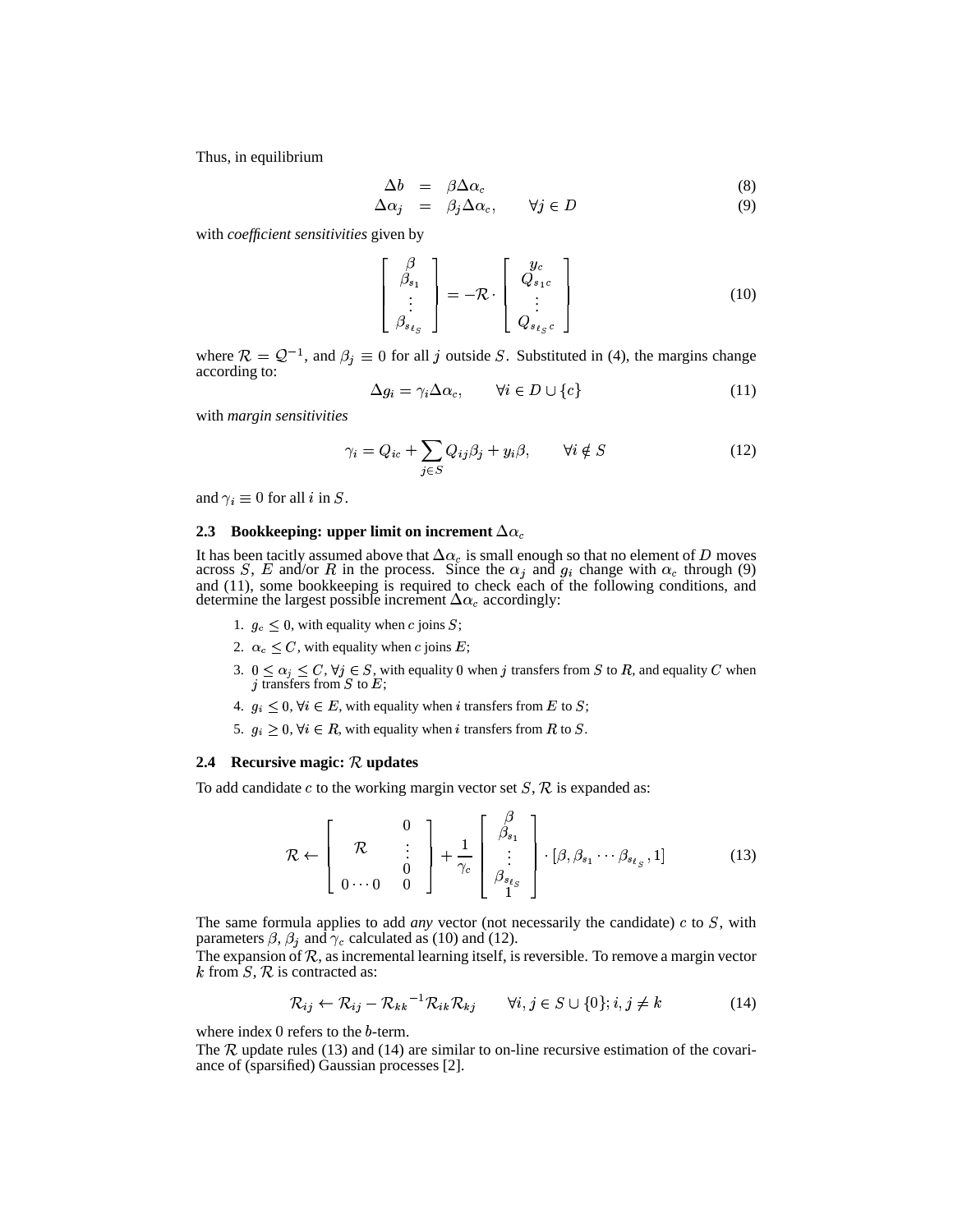

Figure 2: Incremental learning. A new vector, initially for  $\alpha_c = 0$  classified with negative margin  $g_c < 0$ , becomes a new margin or error vector.  $\epsilon$  < 0, becomes a new margin or error vector.

#### **2.5 Incremental procedure**

Let  $\ell \to \ell + 1$ , by adding point c (candidate margin or error vector) to D:  $D^{\ell+1} = D^{\ell} \cup \{c\}$ . Then the new solution  $\{\alpha_i^{\ell+1}, b^{\ell+1}\}\$ ,  $i = 1, \ldots \ell+1$  is expressed in terms of the present solution  $\{\alpha_i^{\ell}, b^{\ell}\}\$ , the present Jacobian inverse R, and the candidate  $\mathbf{x}_c, y_c$ , as:

**Algorithm 1** (**Incremental Learning,**  $\ell \to \ell + 1$ )

- *1. Initialize*  $\alpha_c$  *to zero;*
- 2. If  $g_c > 0$ , *terminate* (*c is not a margin or error vector*);
- *3. If*  $g_c \leq 0$ , apply the largest possible increment  $\alpha_c$  *so that* (the *first*) *one of* the *following conditions occurs:*
	- *(a)*  $g_c = 0$ : Add c to margin set *S*, update *R* accordingly, and terminate;
	- *(b)*  $\alpha_c = C$ : *Add c to error set*  $E$ *, and terminate;*
	- *(c) Elements* of  $D^{\ell}$  *migrate across S*, *E*, *and R ("bookkeeping," section* 2.3): *Update membership of elements and, if* ¡ *changes, update* <sup>Ê</sup> *accordingly.*

*and repeat as necessary.*

The incremental procedure is illustrated in Figure 2. Old vectors, from previously seen training data, may change status along the way, but the process of adding the training data  $c$  to the solution converges in a finite number of steps.

#### **2.6 Practical considerations**

The trajectory of an example incremental training session is shown in Figure 3. The algorithm yields results identical to those at convergence using other QP approaches [7], with comparable speeds on various datasets ranging up to several thousands training points<sup>1</sup>.

A practical on-line variant for larger datasets is obtained by keeping track only of a limited set of "reserve" vectors:  $R = \{i \in D \mid 0 < g_i < \epsilon\}$ , and c set of "reserve" vectors:  $R = \{i \in D \mid 0 \lt g_i \lt \epsilon\}$ , and discarding all data for which  $\kappa_i \geq \epsilon$ . For small  $\epsilon$ , this implies a small overhead in memory over S and E. The larger  $\epsilon$ , the smaller the probability of missing a future margin or error vector in previous data. The resulting storage requirements are dominated by that for the inverse Jacobian  $R$ , which scale as  $(\ell_S)^2$  where  $\ell_S$  is the number of *margin* support vectors, #S.

# **3 Decremental "Unlearning"**

Leave-one-out (LOO) is a standard procedure in predicting the generalization power of a trained classifier, both from a theoretical and empirical perspective [12]. It is naturally implemented by *decremental unlearning*, adiabatic reversal of incremental learning, on each of the training data from the full trained solution. Similar (but different) bookkeeping of elements migrating across  $S$ ,  $E$  and  $R$  applies as in the incremental case.

<sup>1</sup>Matlab code and data are available at *http://bach.ece.jhu.edu/pub/gert/svm/incremental*.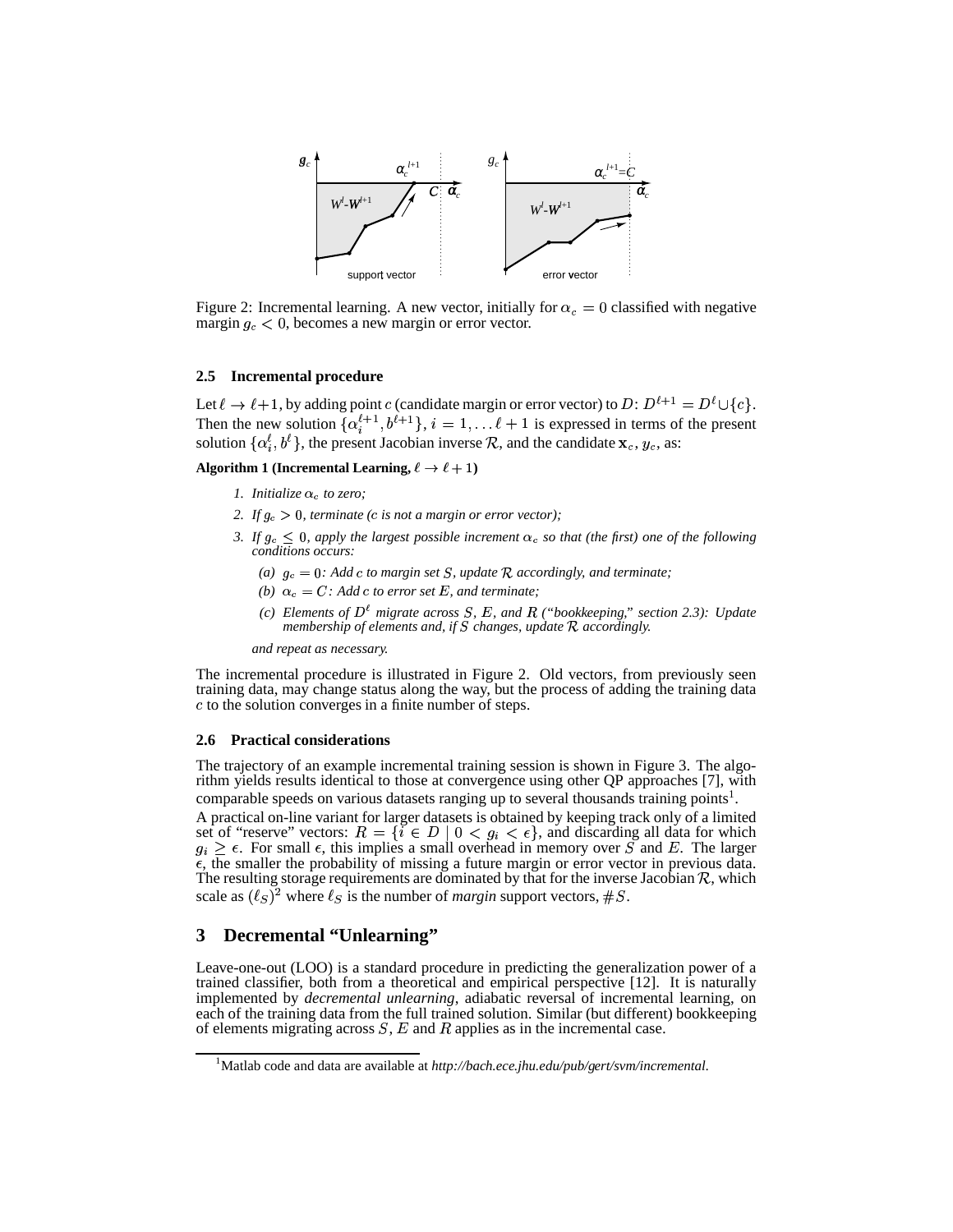

Figure 3: Trajectory of coefficients  $\alpha_i$  as a function of iteration step during training, for  $\ell = 100$  non-separable points in two dimensions, with  $C = 10$ , and using a Gaussian kernel with  $\sigma = 1$ . The data sequence is shown on the left.



Figure 4: Leave-one-out (LOO) decremental unlearning  $(\alpha_c \to 0)$  for estimating generalization performance, directly on the training data.  $g_c$ <sup>{c}</sup> < -1 reveals a LOO classification  $\int_{c}^{c}$  < -1 reveals a LOO classification error.

#### **3.1 Leave-one-out procedure**

Let  $\ell \to \ell - 1$ , by removing point c (margin or error vector) from D:  $D^{\setminus c} = D \setminus \{c\}$ . The solution  $\{\alpha_i^{\setminus c}, b^{\setminus c}\}$  is expressed in terms of  $\{\alpha_i, b\}$ ,  $\mathcal R$  and the removed point  $\mathbf x_c, y_c$ . The solution yields  $g_c^{\setminus c}$ , which determines whether leaving  $c$  out of the training set generates a classifi  $\epsilon^{e}$  < -1). Starting from the full  $\ell$ -point solution:

**Algorithm 2** (Decremental Unlearning,  $\ell \to \ell - 1$ , and LOO Classification)

- 1. If c is not a margin or error vector: Terminate, "correct" (c is already left out, and correctly *classified);*
- 2. If  $c$  is a margin or error vector with  $g_c < -1$ : Terminate, "incorrect" (by default as a *training error);*
- *3. If*  $c$  *is a margin or error vector with*  $g_c \geq -1$ *, apply the largest possible decrement*  $\alpha_c$  *so that (the first) one of the following conditions occurs:*
	- $(a)$   $g_c < -1$ : Terminate, "incorrect";
	- *(b)*  $\alpha_c = 0$ *: Terminate, "correct";*
	- *(c) Elements of*  $D^{\ell}$  *migrate across S*, *E*, *and R : Update membership of elements and*, *if*  $S$  *changes, update*  $R$  *accordingly.*

*and repeat as necessary.*

The leave-one-out procedure is illustrated in Figure 4.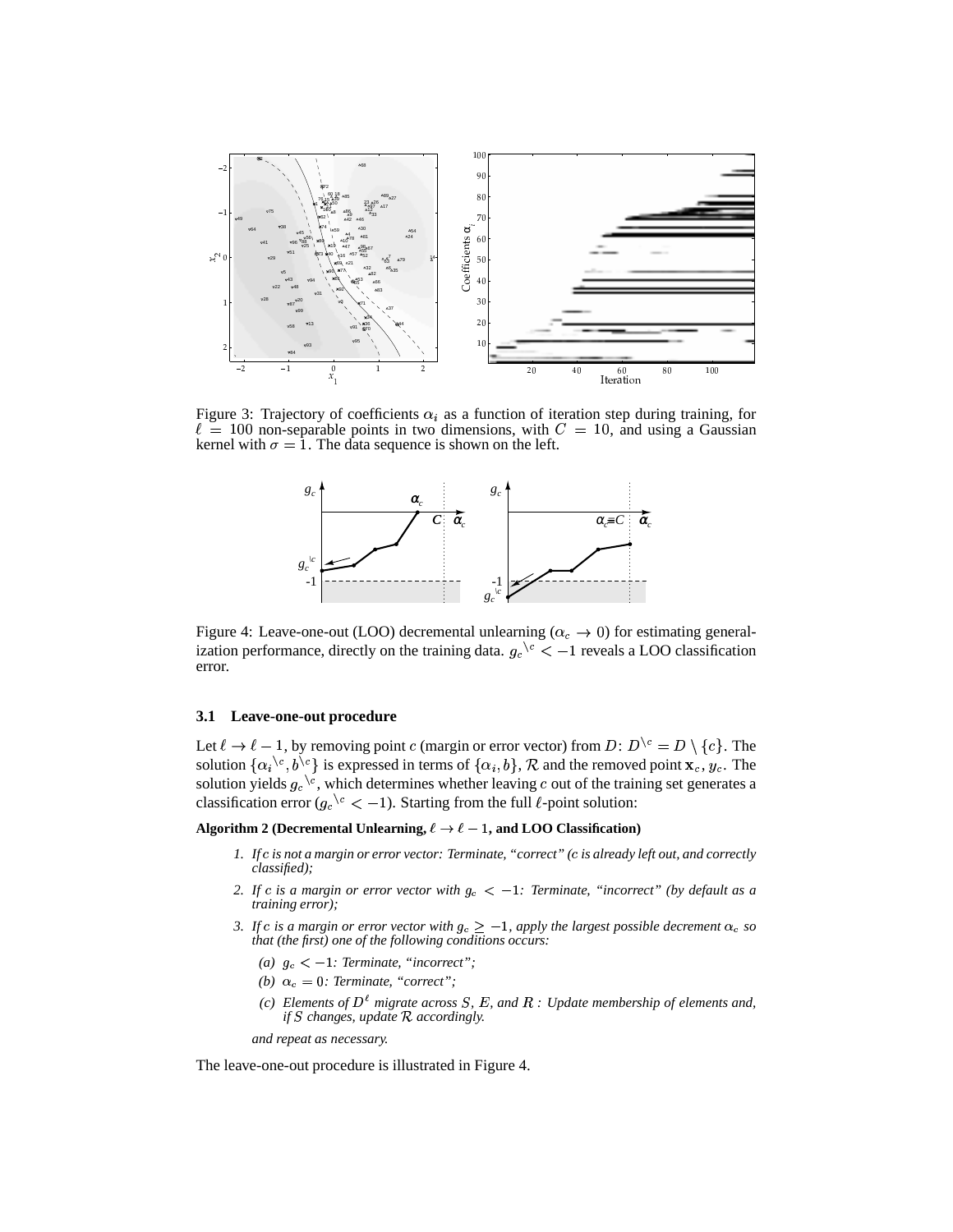

Figure 5: Trajectory of LOO margin  $g_c$  as a function of leave-one-out coefficient  $\alpha_c$ . The data and parameters are as in Figure 3.

#### **3.2 Leave-one-out considerations**

If an exact LOO estimate is requested, two passes through the data are required. The LOO pass has similar run-time complexity and memory requirements as the incremental learning procedure. This is significantly better than the conventional approach to empirical LOO evaluation which requires  $\ell$  (partial but possibly still extensive) training sessions.

There is a clear correspondence between generalization performance and the LOO margin There is a clear correspondence between generalization performance and the LOO margin sensitivity  $\gamma_c$ . As shown in Figure 4, the value of the LOO margin  $g_c^c$  is obtained from the sequence of  $g_c$  vs.  $\alpha_c$  segments fo the sequence of  $g_c$  vs.  $\alpha_c$  segments for each of the decrement steps, and thus determined by their slopes  $\gamma_c$ . Incidentally, the LOO approximation using linear response theory in [6] corresponds to the first segment of the LOO procedure, effectively extrapolating the value corresponds to the first segment of the LOO procedure, effectively extrapolating the value<br>of  $g_c$  from the initial value of  $\gamma_c$ . This simple LOO approximation gives satisfactory results in most (though not all) cases as illustrated in the example LOO session of Figure 5. Recent work in statistical learning theory has sought improved generalization performance by considering non-uniformity of distributions in feature space [13] or non-uniformity in the kernel matrix eigenspectrum [10]. A geometricalinterpretation of decremental unlearning, presented next, sheds further light on the dependence of generalization performance, through  $\gamma_c$ , on the geometry of the data.

## **4 Geometric Interpretation in Feature Space**

The differential Kuhn-Tucker conditions (4) and (5) translate directly in terms of the sensitivities  $\gamma_i$  and  $\beta_j$  as

$$
\gamma_i = Q_{ic} + \sum_{j \in S} Q_{ij} \beta_j + y_i \beta \qquad \forall i \in D \cup \{c\} \tag{15}
$$

$$
0 = y_c + \sum_{i \in S} y_j \beta_j \,. \tag{16}
$$

Through the nonlinear map  $X_i \equiv y_i \varphi(\mathbf{x}_i)$  into feature space, the kernel matrix elements reduce to linear inner products:

$$
Q_{ij} = y_i y_j K(\mathbf{x}_i, \mathbf{x}_j) = \mathbf{X}_i \cdot \mathbf{X}_j, \qquad \forall i, j
$$
 (17)

and the KT sensitivity conditions (15) and (16) in feature space become

$$
\gamma_i = \mathbf{X}_i \cdot (\mathbf{X}_c + \sum_{j \in S} \mathbf{X}_j \beta_j) + y_i \beta \qquad \forall i \in D \cup \{c\} \tag{18}
$$